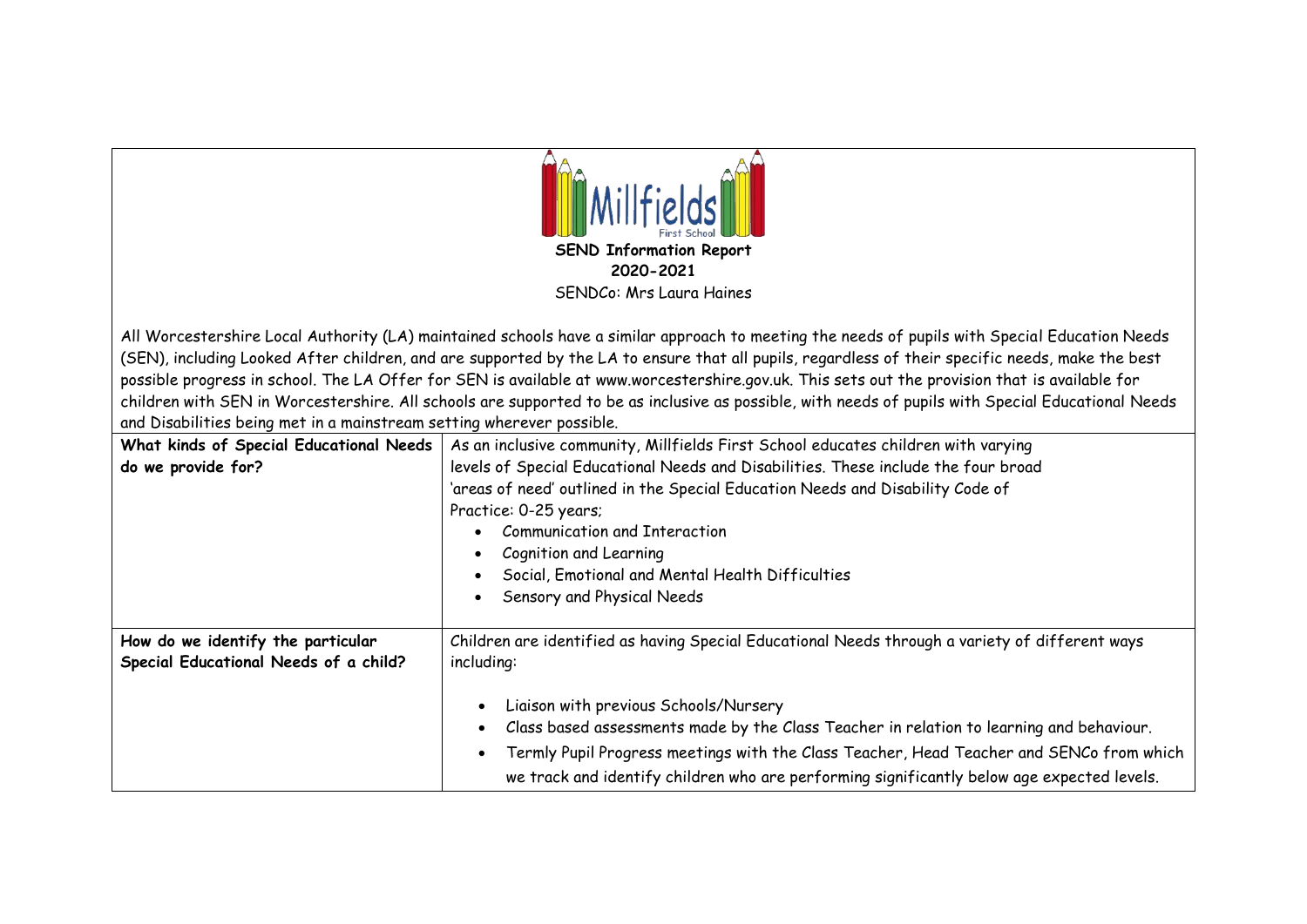|                                                                                                       | Constant monitoring and reviewing of progress made during interventions for children who<br>$\bullet$<br>are not making expected progress.<br>Concerns raised by parents<br>Liaison with SENCO and external agencies/health professionals<br>$\bullet$                                                                                                                                                                                                                                                                                                                                                                                                                                                                         |
|-------------------------------------------------------------------------------------------------------|--------------------------------------------------------------------------------------------------------------------------------------------------------------------------------------------------------------------------------------------------------------------------------------------------------------------------------------------------------------------------------------------------------------------------------------------------------------------------------------------------------------------------------------------------------------------------------------------------------------------------------------------------------------------------------------------------------------------------------|
| How does we work in partnership with<br>parents of children with Special<br><b>Educational Needs?</b> | We actively encourage parents to be involved in their child's education through:<br>Parents Evenings with the Class Teacher<br>$\bullet$<br>Annual School Report<br>Parent Workshops<br>$\bullet$<br>Sharing Days<br>$\bullet$<br>Sharing relevant information about how parents can support their child at home<br>Parental involvement within school<br>$\bullet$<br>'Open-door' policy with Class Teacher/SENCo/Head Teacher<br>Individual Provision Maps-reviewed termly for those children identified as having a Special<br><b>Educational Need</b><br>Meetings with outside agencies<br>Annual review meetings with SENCo, Class Teacher and Head Teacher for those children with<br>an Education and Health Care Plan. |
| How do we ensure children with SEN are<br>involved in their learning and progress?                    | We actively encourage children to be involved in their education through:<br>Making children aware of their own individual targets.<br>$\bullet$<br>Regular written/verbal feedback identifying the next steps for learning.<br>Providing children with the time to respond to feedback.<br>Offering the children the chance to self-assess their work against their targets.<br>$\bullet$<br>Inviting children to attend review meetings                                                                                                                                                                                                                                                                                      |
| How do we assess and review the<br>progress of children with SEN?                                     | In addition to the school's procedures for assessment e.g. marking and SATS, children with SEN will<br>be monitored, assessed and reviewed through;<br>Provision map targets monitored termly.<br>$\bullet$                                                                                                                                                                                                                                                                                                                                                                                                                                                                                                                    |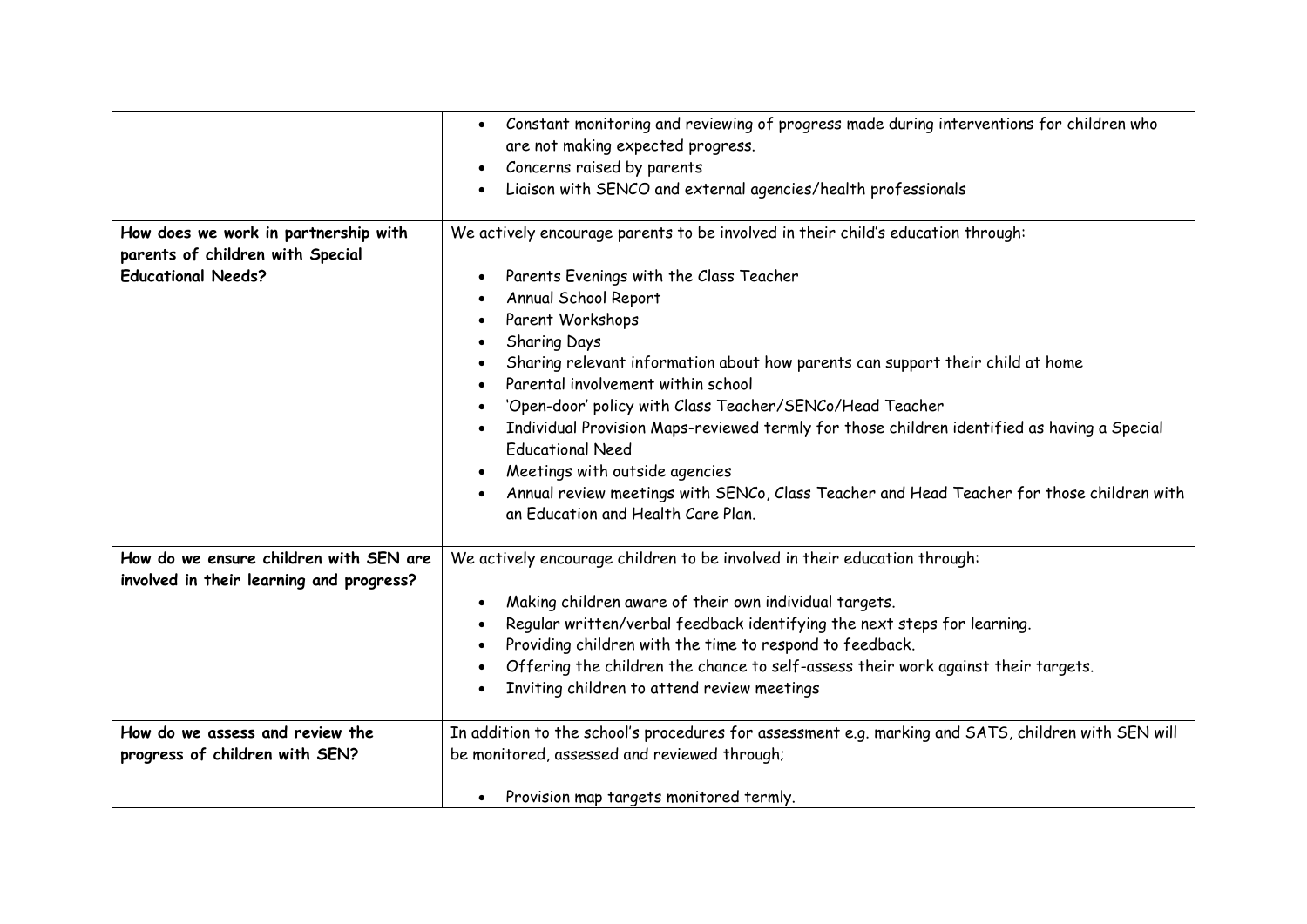|                                                               | Entry and exit data from interventions.<br>$\bullet$                                                                                                                                                                                               |
|---------------------------------------------------------------|----------------------------------------------------------------------------------------------------------------------------------------------------------------------------------------------------------------------------------------------------|
|                                                               | Data scrutinised termly and progress tracked.<br>$\bullet$                                                                                                                                                                                         |
|                                                               |                                                                                                                                                                                                                                                    |
|                                                               | In accordance with the SEND Code of Practice: 0-25 (2015) the process of responding to children<br>who have been identified as needing additional support, follows the four step cycle called the<br>Graduated Response.                           |
|                                                               |                                                                                                                                                                                                                                                    |
|                                                               | Assess - The child may be assessed in a variety of ways to identify the area(s) of need and<br>next steps for progress will be identified.                                                                                                         |
|                                                               | Plan - Provision and/or resources will be identified to support the child to make steps of<br>progress. The provision will usually be in the form of a 1 to 1 or small group intervention<br>delivered by a skilled Teacher or Teaching Assistant. |
|                                                               | Do - The intervention will be performed over a period of time (usually around 8-10 weeks). pil<br>progress meetings termly.                                                                                                                        |
|                                                               | Review - At the end of the period of time, the child's progress and the impact of the<br>provision and/or resource will be reviewed.                                                                                                               |
| What arrangements do we make for                              | In order to ensure a successful transition at all stages of their education, Millfields has the                                                                                                                                                    |
| supporting children in moving between<br>phases of education? | following procedures in place:                                                                                                                                                                                                                     |
|                                                               | For children moving into the Foundation Stage;                                                                                                                                                                                                     |
|                                                               | Nursery visits for pre-school children<br>$\bullet$                                                                                                                                                                                                |
|                                                               | Home visits for pre-school children                                                                                                                                                                                                                |
|                                                               | Sharing of the Nursery Profile and any other relevant SEN documentation                                                                                                                                                                            |
|                                                               | Stay and Play sessions                                                                                                                                                                                                                             |
|                                                               | <b>Induction Afternoons</b>                                                                                                                                                                                                                        |
|                                                               | For children moving into a new year group;                                                                                                                                                                                                         |
|                                                               | Class Swap afternoon                                                                                                                                                                                                                               |
|                                                               | Informal Parents evening offering parents the chance to meet with the new teacher                                                                                                                                                                  |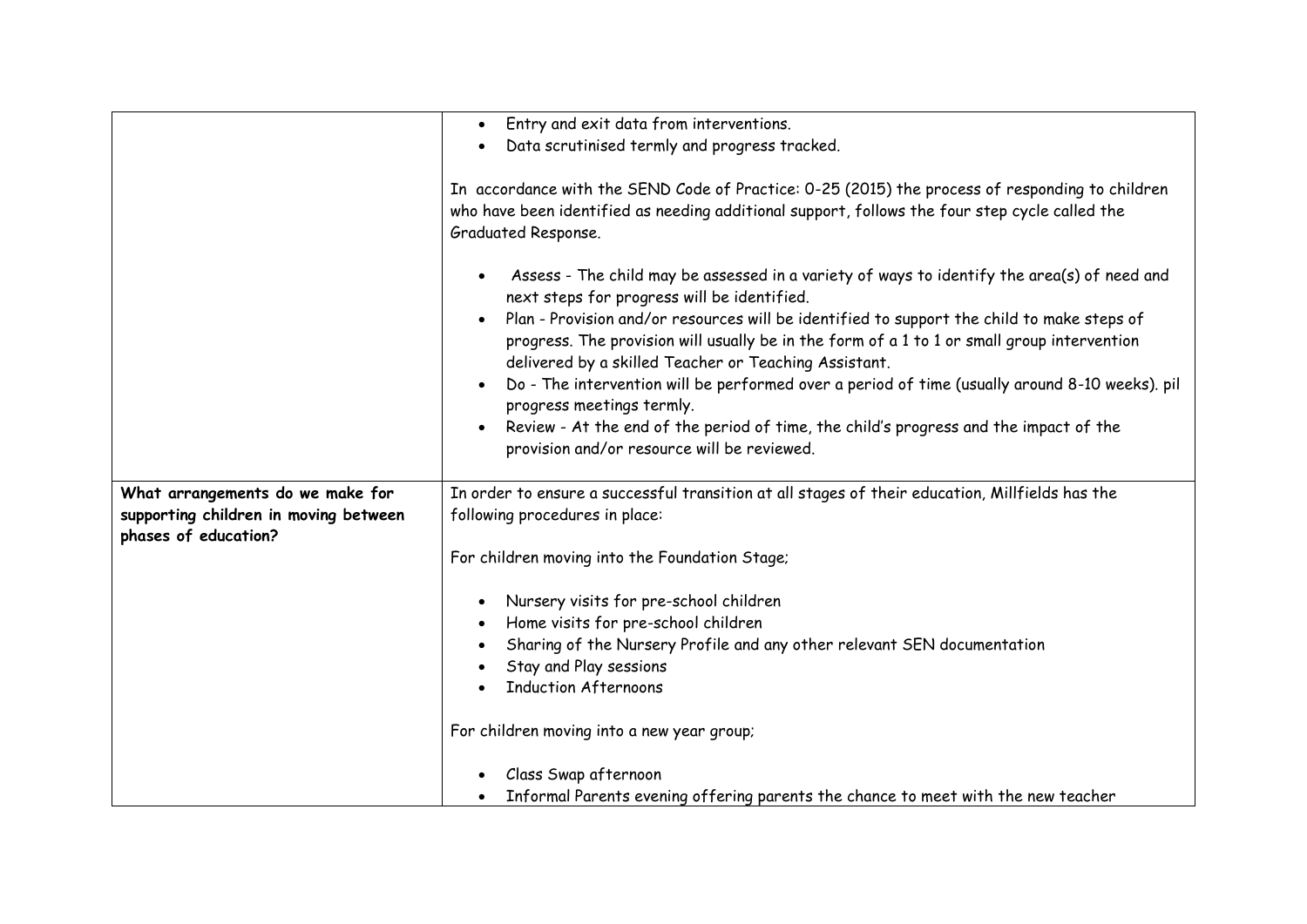|                                                                                                              | Liaison between new Class Teacher and previous Class Teacher to discuss the individual needs<br>$\bullet$<br>of the children<br>For children moving to Middle School<br>Opportunities throughout the year to visit the main feeder school e.g. Music Morning<br>$\bullet$<br>Transition day, extra days offered for children with SEN as necessary<br>SENCo meets with Middle School SENCo<br>Relevant SEN documentation transferred to middle school<br>$\bullet$<br>If required, a personalised package to include photobook of new setting                                                                    |
|--------------------------------------------------------------------------------------------------------------|------------------------------------------------------------------------------------------------------------------------------------------------------------------------------------------------------------------------------------------------------------------------------------------------------------------------------------------------------------------------------------------------------------------------------------------------------------------------------------------------------------------------------------------------------------------------------------------------------------------|
| How do we approach the teaching of<br>children with SEN?                                                     | All pupils benefit from inclusive Quality First Teaching. This teaching is regularly monitored and<br>differentiated to meet the needs of all children. For those requiring further support, targeted<br>interventions are in place. These include:<br>Specific Numeracy and Literacy intervention<br>$\bullet$<br>1:1 Reading support<br>Speech and Language groups and 1:1 interventions<br>Fine motor skills groups<br>Social skills Groups<br>Movement programmes<br>Precision teaching<br>$\bullet$<br>In some cases 1:1 support from a Support Assistant is required to overcome the barriers to learning. |
| What are adaptations made to the<br>curriculum and the learning environment<br>to support children with SEN? | Class work is differentiated in small groups and individually if required.<br>$\bullet$<br>Classrooms have visual timetables to enable all children to access information about what is<br>$\bullet$<br>to happen.<br>Scripts and fonts are designed to be dyslexia friendly, coloured paper, rulers and overlays<br>are available.<br>Word mats and visual models are provided<br>$\bullet$                                                                                                                                                                                                                     |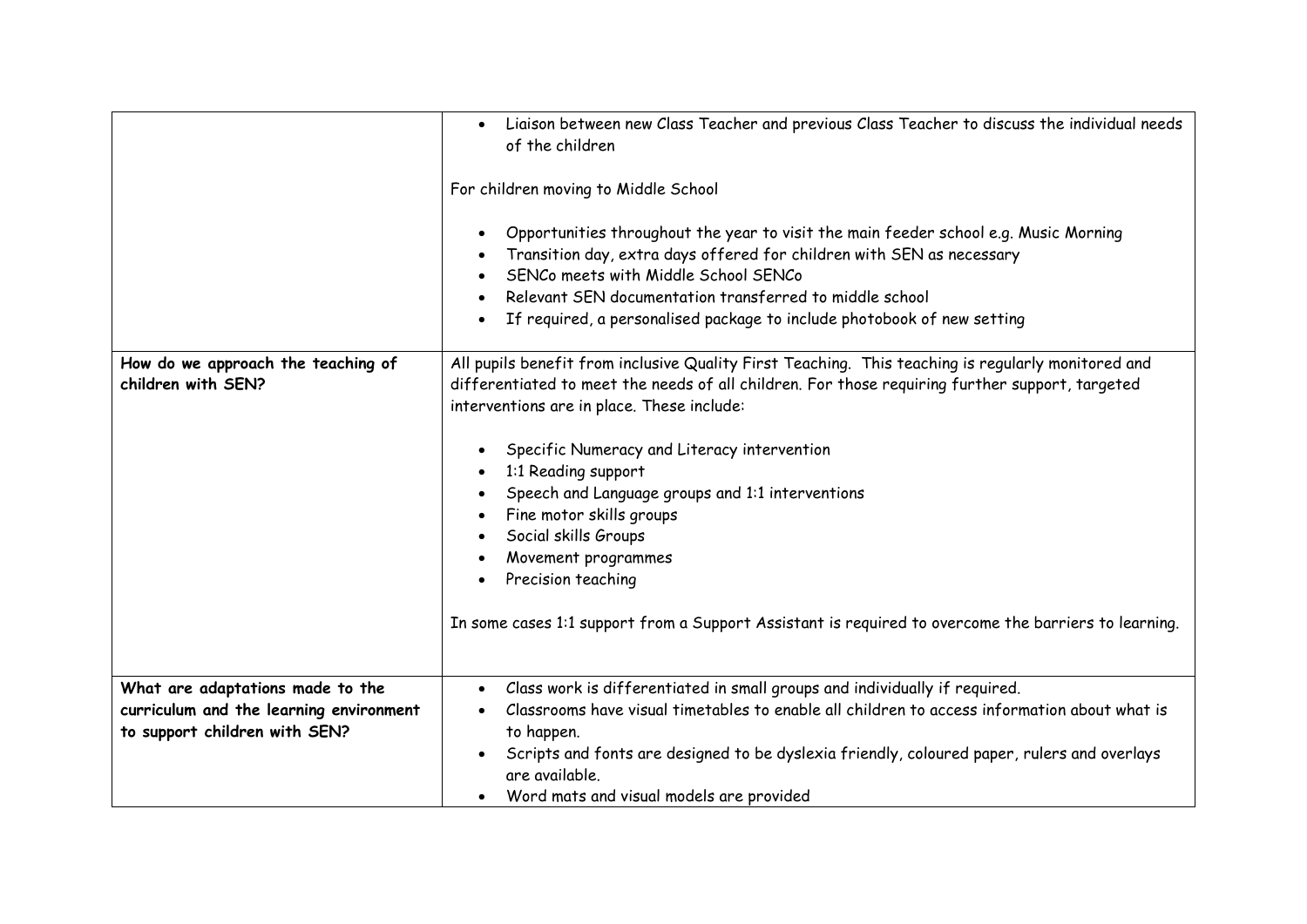|                                                                                                                            | Class-based TAs work alongside the Class Teacher to support children with SEN<br>$\bullet$<br>individually/in small groups and to facilitate the Class Teacher working with children with<br>SEN.<br>Resources such as sloping desks can be made available for children with fine and gross motor<br>$\bullet$<br>needs in line with recommendations from outside agencies.<br>Provision, targets and outcomes are discussed termly and recorded on an Individual Provision<br>Map                                                                                                                                                                                                                                                                                                                                                                                                                                                                                    |
|----------------------------------------------------------------------------------------------------------------------------|-----------------------------------------------------------------------------------------------------------------------------------------------------------------------------------------------------------------------------------------------------------------------------------------------------------------------------------------------------------------------------------------------------------------------------------------------------------------------------------------------------------------------------------------------------------------------------------------------------------------------------------------------------------------------------------------------------------------------------------------------------------------------------------------------------------------------------------------------------------------------------------------------------------------------------------------------------------------------|
| How do we ensure the expertise and<br>training of staff to support children and<br>young people with SEN?                  | The SENCO holds the national SENCO qualification<br>$\bullet$<br>The SENCo is part of a cluster group led by an experienced Educational Psychologist.<br>$\bullet$<br>An Educational Psychologist and other experts from outside agencies are used to train staff<br>$\bullet$<br>on relevant SEN issues.<br>SENCo attends additional training courses and feeds the information back to the staff<br>$\bullet$<br>through planned staff meetings.<br>Support Assistants attend specific training to meet the current needs of the children in the<br>school e.g. Language Builders course, precision teaching course.<br>Teacher and Teaching Assistant performance reviews ensure high expectations for the<br>support provided for children with SEN.<br>Continued liaison with Health Agencies including Community Paediatrician, SALT, and OT for<br>$\bullet$<br>further advice where possible.<br>Regular targeted Staff Training provided by outside agencies |
| How do we report the effectiveness of<br>the provision made for children and<br>young people with SEN?                     | Termly report to Governors.<br>$\bullet$<br>Evaluation of school Group Provision Maps and it's correlation to the needs of the current<br>cohort.<br>Termly evaluations of any group provision<br>Termly reviews of Individual Provision Maps with parents                                                                                                                                                                                                                                                                                                                                                                                                                                                                                                                                                                                                                                                                                                            |
| How do we enable children with SEN to<br>engage in activities available for children<br>in the school who do not have SEN? | All children are treated equally and therefore children of all needs access educational visits, extra-<br>curricular activities and residential trips at their level. To ensure that children with SEN can engage                                                                                                                                                                                                                                                                                                                                                                                                                                                                                                                                                                                                                                                                                                                                                     |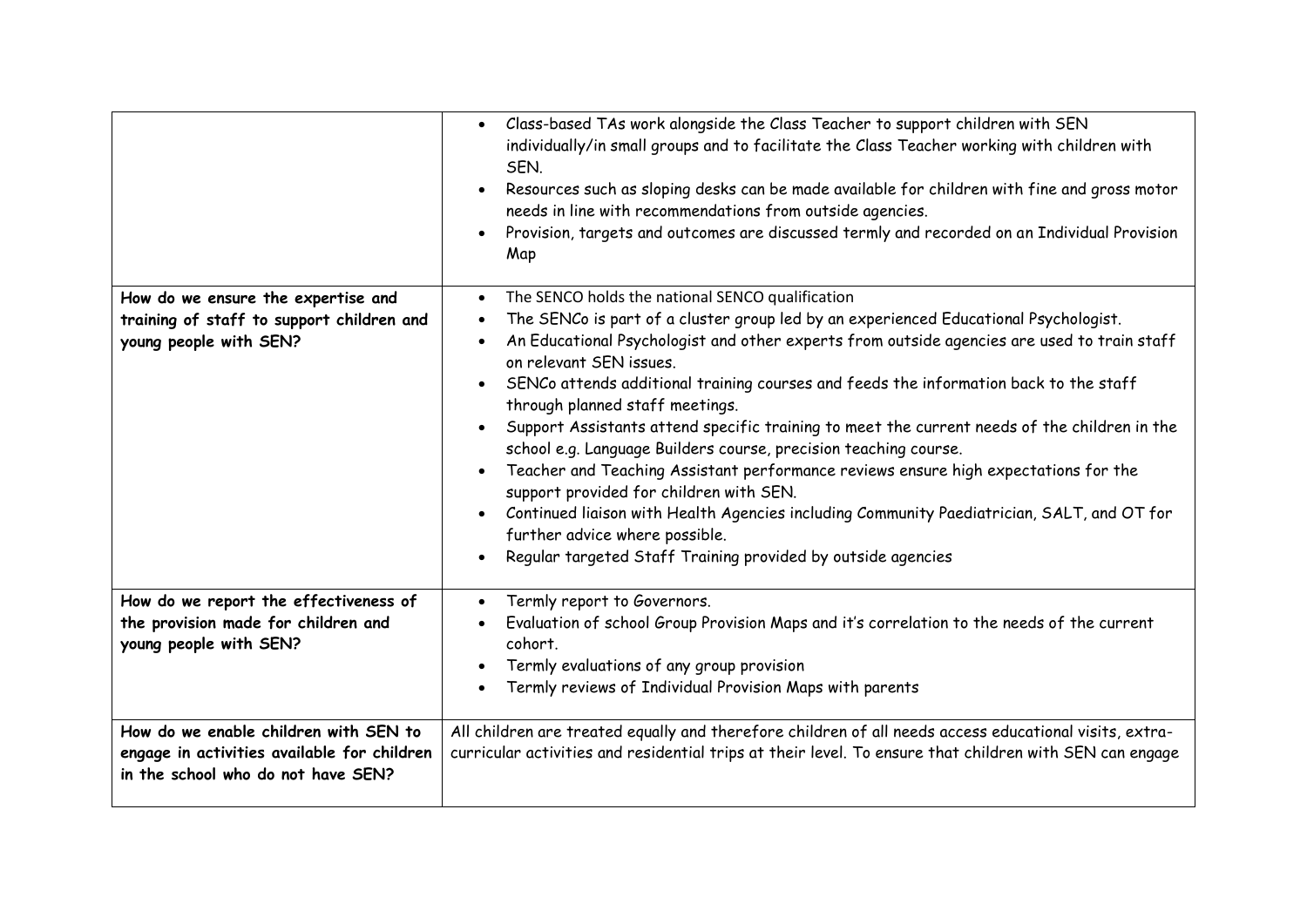|                                                                               | in such activities a risk assessment may be carried out. Where necessary an additional adult may be<br>required so that necessary adaptions can be made.<br>An exception may be made if it goes against the advice of a professional. A child who is unable to<br>access an activity will be provided with an alternative.                                                                                                                                                                                                                                                                                                                                                                                                                                                                                                                                                                                                                                                                                                                                 |
|-------------------------------------------------------------------------------|------------------------------------------------------------------------------------------------------------------------------------------------------------------------------------------------------------------------------------------------------------------------------------------------------------------------------------------------------------------------------------------------------------------------------------------------------------------------------------------------------------------------------------------------------------------------------------------------------------------------------------------------------------------------------------------------------------------------------------------------------------------------------------------------------------------------------------------------------------------------------------------------------------------------------------------------------------------------------------------------------------------------------------------------------------|
| What support is available for improving<br>emotional and social development?  | We recognise that some children have extra emotional and social needs that need to be developed<br>and nurtured. These needs can manifest themselves in a number of ways, including behavioural<br>difficulties, anxiousness, and being uncommunicative.<br>All classes follow a structured PSHE (Personal, Social, Health education) curriculum to<br>$\bullet$<br>support this development.<br>Specific whole class emotional well-being sessions as part of our recovery curriculum<br>All classes access a weekly Forest School sessions.<br>$\bullet$<br>Where additional support is required, the school provides:<br>Social Skills intervention groups<br>$\bullet$<br>Play Leaders at lunchtime to offer group games for the children to play<br>Lunch Club where children are supported by two additional adults in a small group<br>Outside agencies also support children with emotional and social needs such as; Educational<br>Psychologist, Early Intervention and Intergrated Services for Looked After Children, Family<br>support worker |
| How do we involve other bodies and<br>support services, in meeting children's | We will continue to maintain our effective working links with:                                                                                                                                                                                                                                                                                                                                                                                                                                                                                                                                                                                                                                                                                                                                                                                                                                                                                                                                                                                             |
| SEN and supporting their families?                                            | <b>Educational Psychologists</b><br>$\bullet$<br>Family Front Door<br>Parent Partnership Service<br>Intergrated Service for Looked After Children<br>$\bullet$                                                                                                                                                                                                                                                                                                                                                                                                                                                                                                                                                                                                                                                                                                                                                                                                                                                                                             |